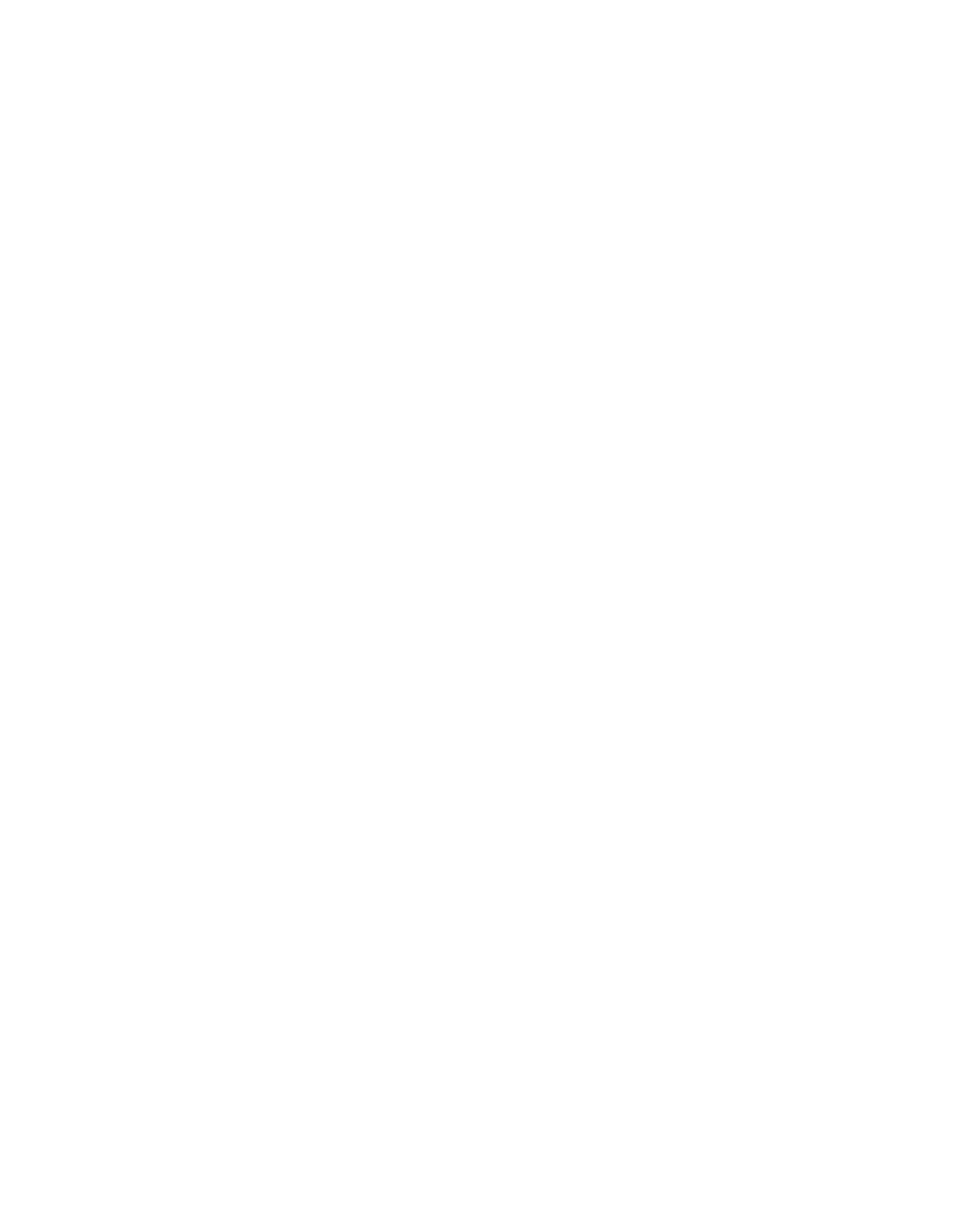# **2004 WI App 106**

**NOTICE** 

 **This opinion is subject to further editing. If published, the official version will appear in the bound volume of the Official Reports. A party may file with the Supreme Court a petition to review an adverse decision by the Court of Appeals.** *See* **WIS. STAT. § 808.10** 

**and RULE 809.62.** 

# **COURT OF APPEALS DECISION DATED AND FILED**

# **April 6, 2004**

**Cornelia G. Clark Clerk of Court of Appeals**

# **Appeal No. 03-2687 Cir. Ct. No. 03TP000015**

## **STATE OF WISCONSIN IN COURT OF APPEALS**

**IN RE THE TERMINATION OF PARENTAL RIGHTS TO REYNALDO F., A PERSON UNDER THE AGE OF 18:** 

**REYNALDO F., BY GUARDIAN AD LITEM, CAROL C. PETERSEN,** 

 **PETITIONER-APPELLANT,** 

**MODESTO F.,** 

 **PETITIONER,** 

**V.** 

**CHRISTAL M.,** 

 **RESPONDENT-RESPONDENT.**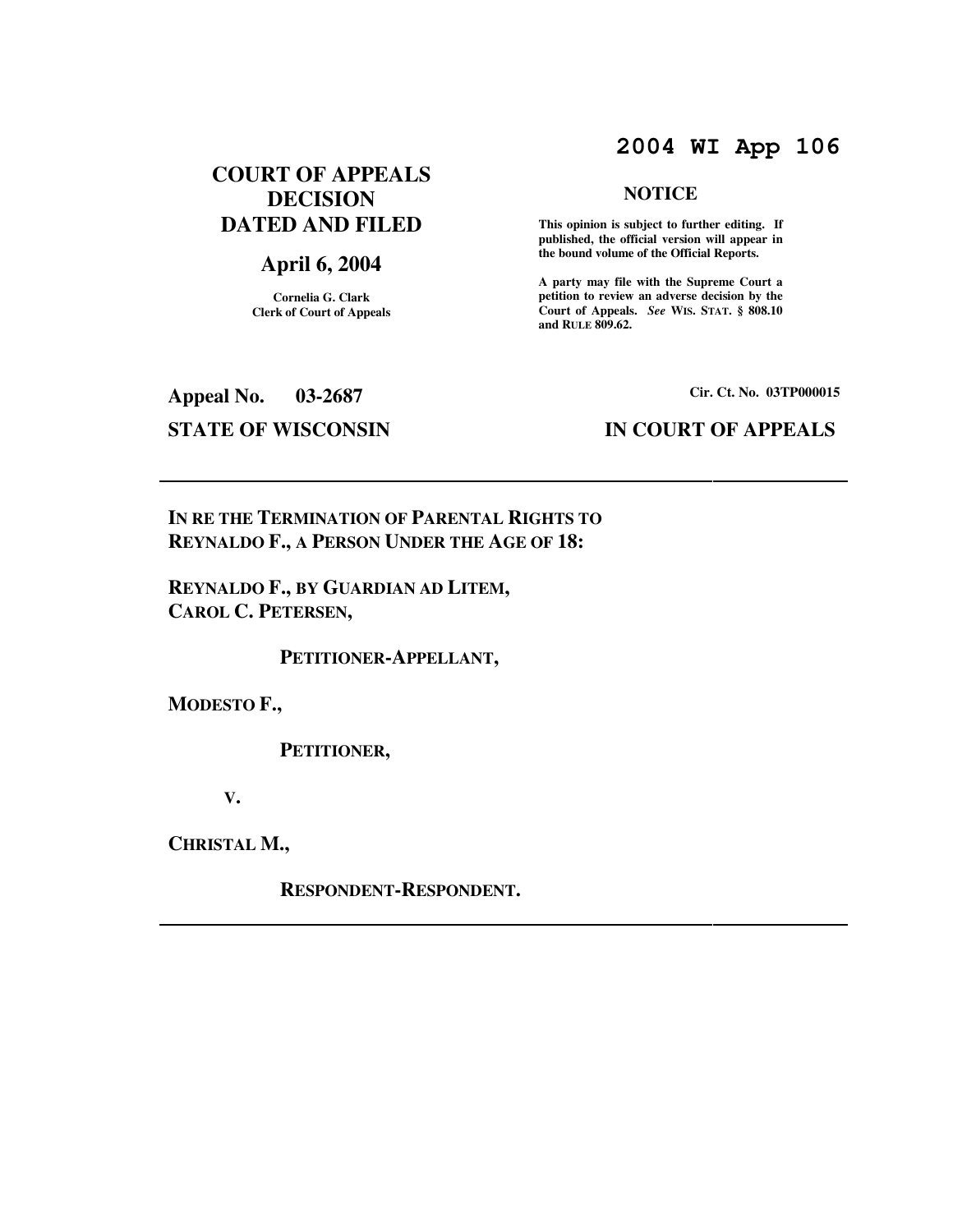APPEAL from an order of the circuit court for Milwaukee County: JOSEPH R. WALL, Judge.<sup>1</sup> Reversed and cause remanded for a new trial.

Before Wedemeyer, P.J., Fine and Curley, JJ.

¶1 WEDEMEYER, P.J. Reynaldo F., by his guardian *ad litem*, Carol C. Petersen, appeals from an order dismissing a petition seeking to terminate the parental rights of the mother, Christal M. Petersen asks us to reverse the order and remand for a new trial based on two trial court errors: (1) the trial court erred in ruling that it had to dismiss the ground for termination based on commission of a serious felony because Christal's appeal of the conviction was still pending; and (2) the trial court erroneously exercised its discretion in excluding evidence related to the life and death of Reynaldo's twin brother, Raymon. Because the mother's appeal of her conviction was challenging solely the sentence and not her guilt, the trial court erred in dismissing the ground for termination based on WIS. STAT.  $\S$  48.415(9m) (2001-02);<sup>2</sup> moreover, the trial court also erroneously exercised its discretion in excluding evidence regarding Reynaldo's twin. Accordingly, we reverse the order and remand for a new trial.

## BACKGROUND

¶2 On July 18, 2001, Christal gave birth to twin boys, Reynaldo and Raymon. The first nineteen days of their lives were apparently without incident. On the twentieth day, Christal became angry and frustrated by the twins' crying.

 $\overline{a}$ 

<sup>&</sup>lt;sup>1</sup> This court sua sponte extends the deadline pursuant to WIS. STAT. RULE 809.107(6)(e) (July 1, 2001) to release its decision to accommodate conversion of this appeal for a decision by a three-judge panel. *See Rhonda R.D. v. Franklin R.D.*, 191 Wis. 2d 680, 694, 530 N.W.2d 34 (Ct. App. 1995).

 $2$  All references to the Wisconsin Statutes are to the 2001-02 version unless otherwise noted.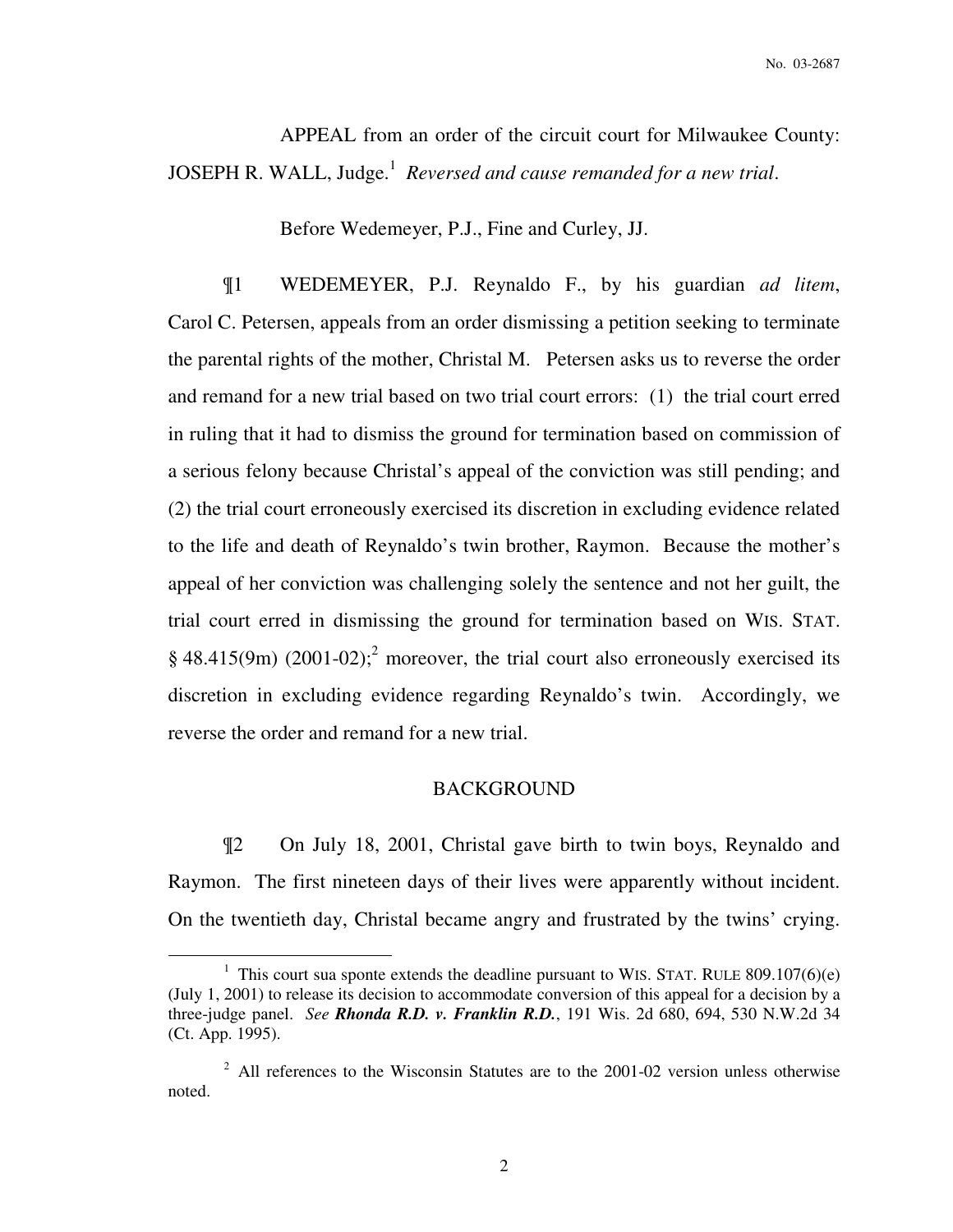She was sitting on the couch holding Raymon while Reynaldo was lying on the couch, crying. Christal stood up and threw Raymon across the room toward his car seat. His head hit the floor and a chair leg. She then placed Raymon in his car seat and secured him. Christal proceeded to pick Reynaldo up off the couch. She lifted him over her head and threw him across the room toward his car seat. Raymon died and Reynaldo sustained two fractures to his skull.

¶3 After throwing the babies, Christal went outside and sat on the front porch stoop for about thirty minutes before returning to check on the babies. When emergency personnel and the police were summoned, Christal told them that two visiting children, ages three and four, must have caused the injuries to the twins. When Christal was told that the injuries could not have been caused by young children, she confessed.

¶4 On August 10, 2001, Christal was charged as a result of this incident. On December 17, 2001, she entered a no contest plea to second-degree reckless homicide and child abuse-recklessly causing great harm. On February 1, 2002, she was sentenced to twelve years, six years' initial confinement for Raymon's death, and seven years, three years' initial confinement for Reynaldo's injuries. Her postconviction motion seeking sentence modification was denied. In April 2003, Christal appealed her conviction, challenging *only* the sentencing decision.

¶5 On January 17, 2003, the petition seeking to terminate Christal's parental rights was filed. It presented three grounds for termination: (1) child abuse for seriously injuring Reynaldo after killing his twin brother, Raymon, pursuant to WIS. STAT.  $\S$  48.415(5); (2) failure to assume responsibility for not having a substantial parental relationship with Reynaldo pursuant to WIS. STAT.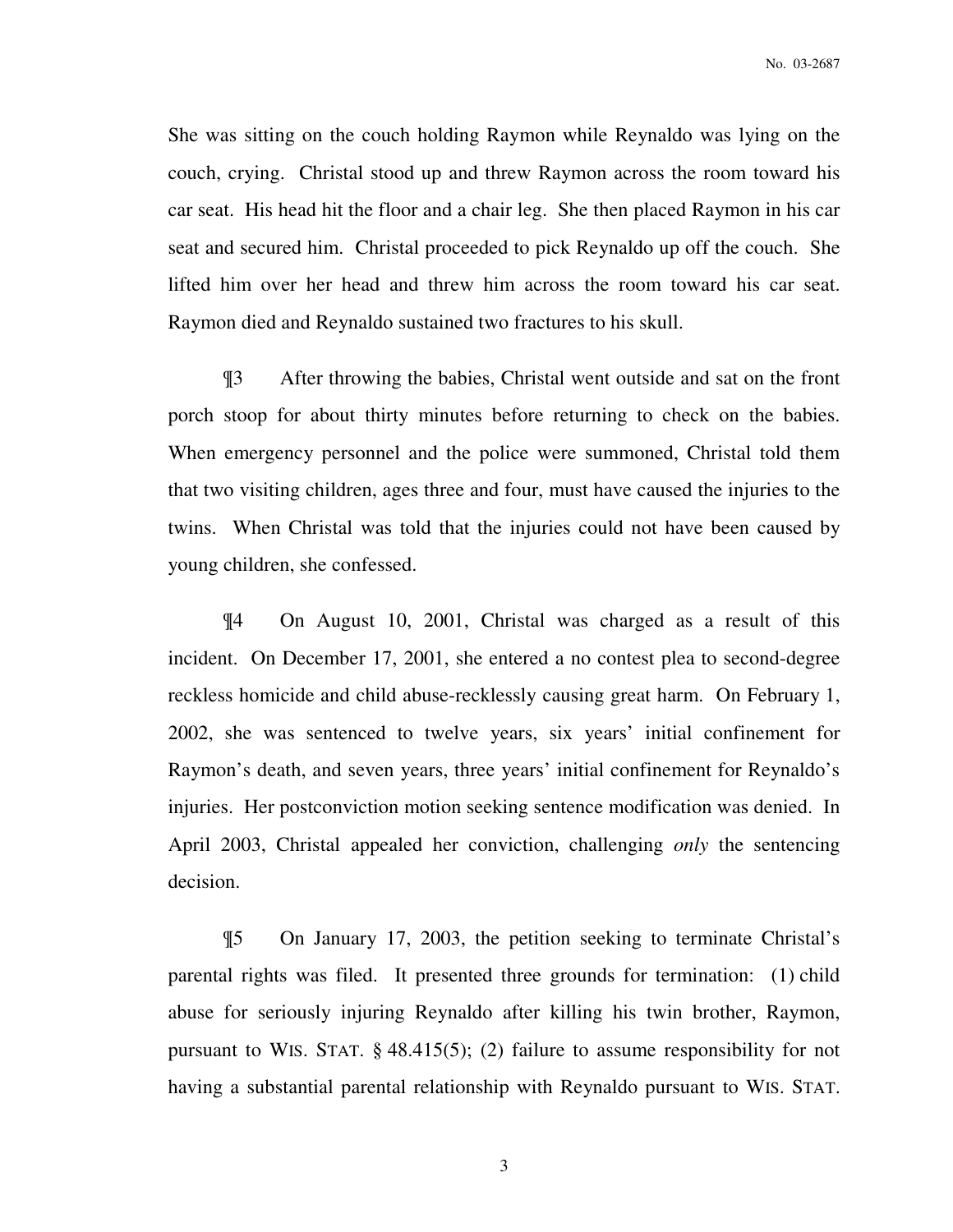§ 48.415(6); and (3) commission of a serious felony against one of the person's children, pursuant to WIS. STAT. § 48.415(9m). The child abuse ground for termination was voluntarily dismissed at the final pretrial. Also, at that time, Christal moved to dismiss the  $\S$  48.415(9m) ground, on the basis that this statute cannot be used until the judgment of conviction is final. She argued that because her conviction was pending on appeal, it was not final. The trial court, relying on *Monroe County v. Jennifer V.*, 200 Wis. 2d 678, 681, 548 N.W.2d 837 (Ct. App. 1996), agreed with Christal's argument and dismissed this termination ground. As a result, the only ground presented to the jury was failure to assume parental responsibility.

¶6 Before trial, the court also granted Christal's motion to exclude all evidence relating to the existence of Raymon, the twin brother. The trial court ruled that although the evidence was relevant, it was unduly prejudicial. The jury trial occurred in June 2003. The jury found that Christal had not failed to assume parental responsibility for Reynaldo. The trial court dismissed the termination petition. Reynaldo, by his guardian *ad litem*, Petersen, now appeals from that order.

#### DISCUSSION

*A. Dismissal of Grounds for Termination Based on Serious Felony Conviction, Pursuant to WIS. STAT. § 48.415(9m).*

¶7 Petersen argues that the trial court erred when it dismissed the termination ground based on WIS. STAT. § 48.415(9m). Christal responds that the trial court's interpretation of the statute was correct—that anytime a parent's direct appeal of a conviction is pending, there is no final judgment to form the basis for grounds to terminate under § 48.415(9m). Christal's argument was premised on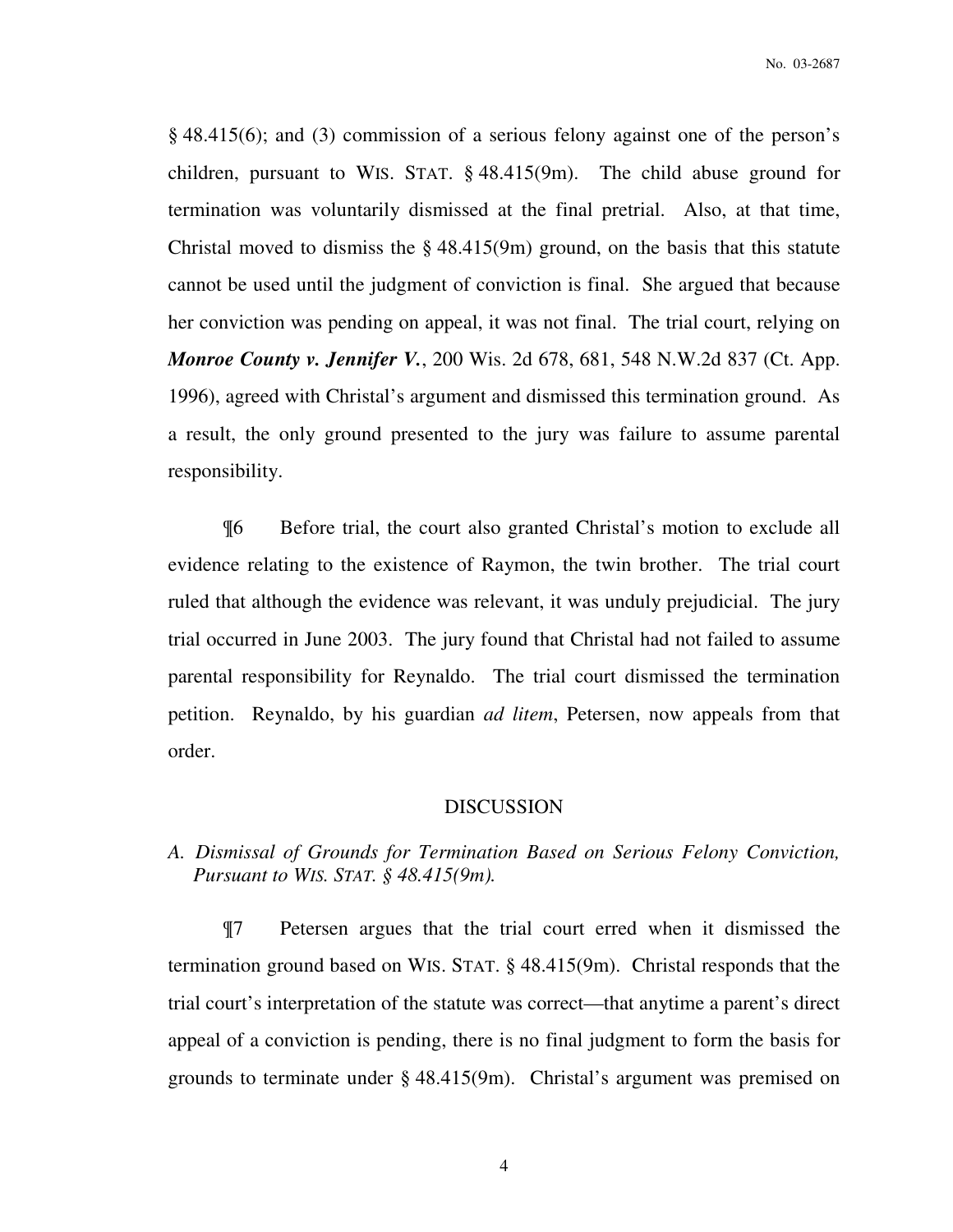the holding in *Jennifer V.*, wherein this court interpreted the term "conviction" as used in WIS. STAT. § 48.415(5) to mean a conviction after the right of direct appeal had been exhausted. *Jennifer V.*, 200 Wis. 2d at 681. The trial court agreed that this holding created a "bright line" rule, which prohibited a termination based on a conviction if the parent's direct appeal was still pending. Based on the reasoning that follows, we clarify the holding in *Jennifer V.* to prohibit termination based on a conviction when a direct appeal is still pending *only* if the pending appeal has raised issues challenging the parent's guilt. Accordingly, we reverse the trial court's order and remand for a new trial.

¶8 The interpretation of a statute, here WIS. STAT. § 48.415(9m), presents a question of law, which this court reviews independently. *State v. Wittrock*, 119 Wis. 2d 664, 669, 350 N.W.2d 647 (1984). Our goal in construing a statute is to ascertain the intent of the legislature. *Jennifer V.*, 200 Wis. 2d at 682. In order to do so, we look first to the plain meaning of the language of the statute. *Id.* If the language is ambiguous, that is, reasonably susceptible to more than one meaning, we look to the "scope, history, context, subject matter and object of the statute" to determine the intent of the legislature. *Id.* 

¶9 WISCONSIN STAT. § 48.415(9m) provides that a jury may find grounds for termination of parental rights based on:

> COMMISSION OF A SERIOUS FELONY AGAINST ONE OF THE PERSON'S CHILDREN. (a) Commission of a serious felony against one of the person's children, which shall be established by proving that a child of the person whose parental rights are sought to be terminated was the victim of a serious felony and that the person whose parental rights are sought to be terminated has been convicted of that serious felony as evidenced by a final judgment of conviction.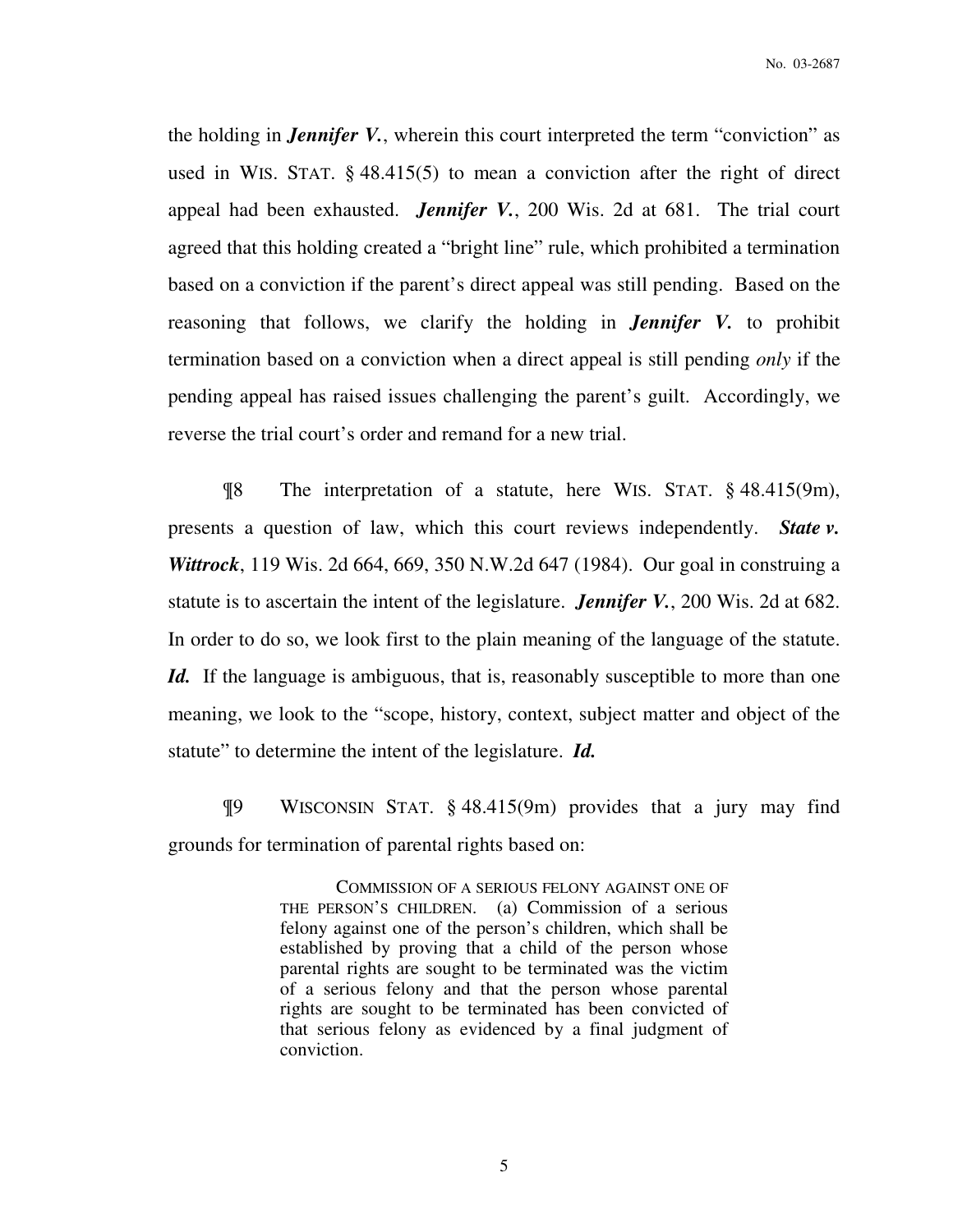¶10 It is undisputed in this case that Christal was convicted of a serious felony against one of her children. The issue in this case is whether the termination petition can assert this ground as a basis to terminate Christal's parental rights when, at the time of the termination trial, her conviction was still pending on appeal.

¶11 *Jennifer V.* held that the term "conviction" used in WIS. STAT. § 48.415(5) was ambiguous because it could reasonably be interpreted either to mean the judgment of conviction entered by the trial court or a conviction after the completion of the appeal as of right. *Jennifer V.*, 200 Wis. 2d at 685. In *Jennifer V.*, we based our analysis on the fact that when a direct appeal is pending, "there is a chance the judgment may be reversed … which could result in either a guilty verdict or an acquittal." *Id.* at 688-89. This situation would create a lack of finality and would not promote permanency and stability for the child. *Id.* at 689- 90.

¶12 We now elect to clarify the holding in *Jennifer V.* to account for the factual scenario presented in this case where a parent is convicted of a serious felony and files a direct appeal, which raises only a sentencing issue that will in no way affect the determination of guilt. Under these circumstances, there is no chance that the judgment of guilt will be reversed. There is no chance that a successful appeal could result in an acquittal of the conviction for the parent. Thus, the pendency of the appeal in this case does not affect the final judgment of guilty rendered by the trial court. In this situation, waiting for the appellate decision would run counter to the legislature's intent that termination cases be handled with great speed to ensure the welfare of the children involved. *See* WIS. STAT. § 809.107(6)(e).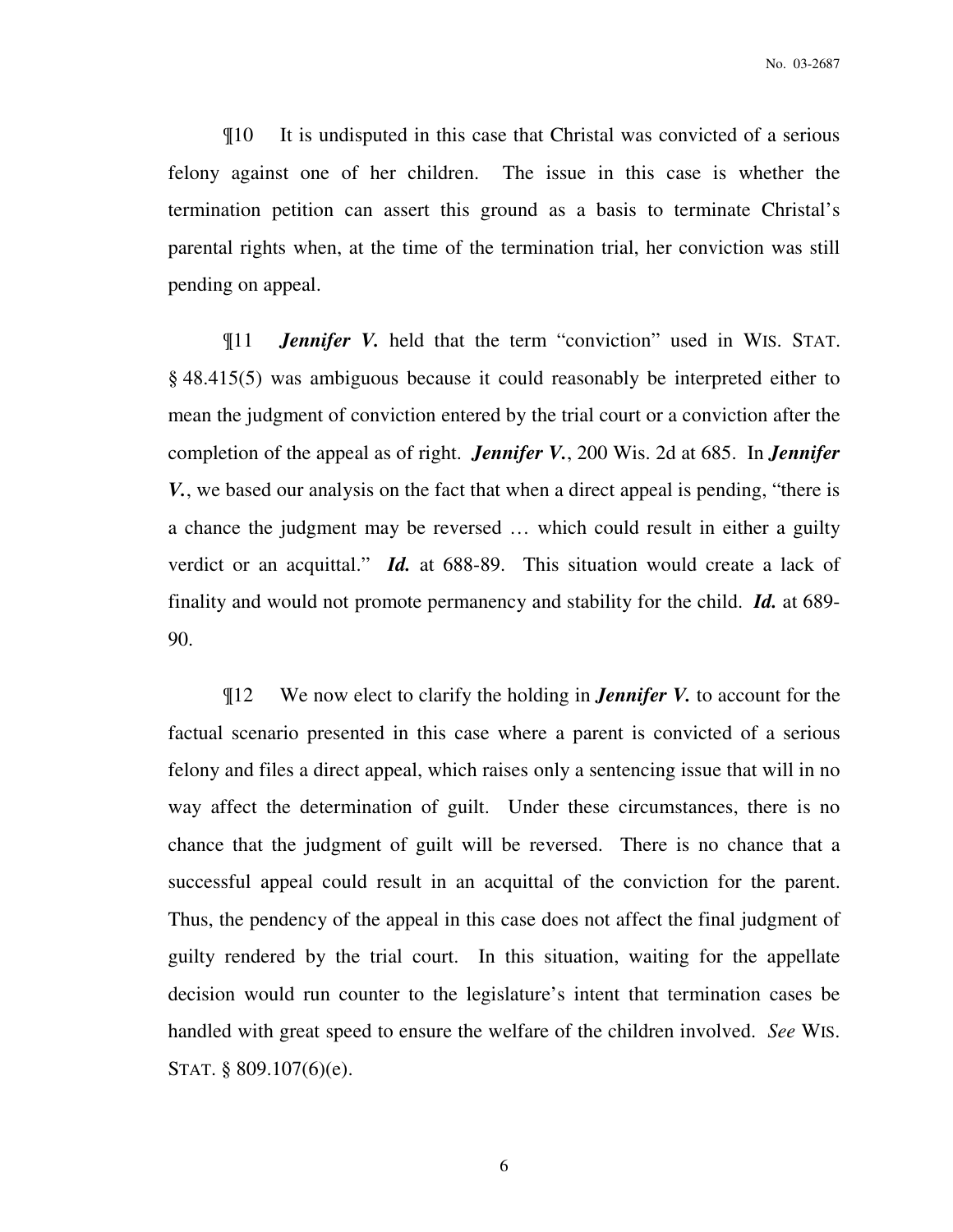¶13 Here, it is undisputed that Christal was found guilty of serious battery of one of her children. A judgment of conviction was entered. She filed a direct appeal challenging solely the length of her sentence. There is no possibility that the appeal will result in an innocent parent losing rights to her child. Christal's guilt has been finally determined. Thus, *Jennifer V.* does not apply to this case. *Jennifer V.*'s holding is limited to appeals based on guilt or innocence. We hold that when a parent's pending appeal does not raise issues of guilt or innocence, the term "final judgment of conviction" used in WIS. STAT. § 48.415(9m) means the judgment of conviction entered by the trial court, either after "a verdict of guilty by the jury, a finding of guilty by the court in cases where a jury is waived, or a plea of guilty or no contest." WIS. STAT. § 972.13(1).

¶14 Based on the foregoing, we conclude that the trial court erred in dismissing the ground for termination based on the felony conviction. Accordingly, the trial court's order to that effect is reversed and this case is remanded for a new trial based on the ground for termination set forth in WIS. STAT. § 48.415(9m).

#### *B. Exclusion of Evidence of Twin Brother.*

¶15 Petersen also argues that the trial court erroneously exercised its discretion when it excluded all evidence related to the existence of the life and death of Reynaldo's twin brother, Raymon. Christal responds that it was reasonable for the trial court to exclude this evidence. We conclude that the trial court's decision constituted an erroneous exercise of discretion.

¶16 Evidentiary decisions are reviewed under the erroneous exercise of discretion standard. *LaCrosse County Dep't of Human Servs. v. Tara P.*, 2002 WI App 84, ¶6, 252 Wis. 2d 179, 643 N.W.2d 194. If the trial court considered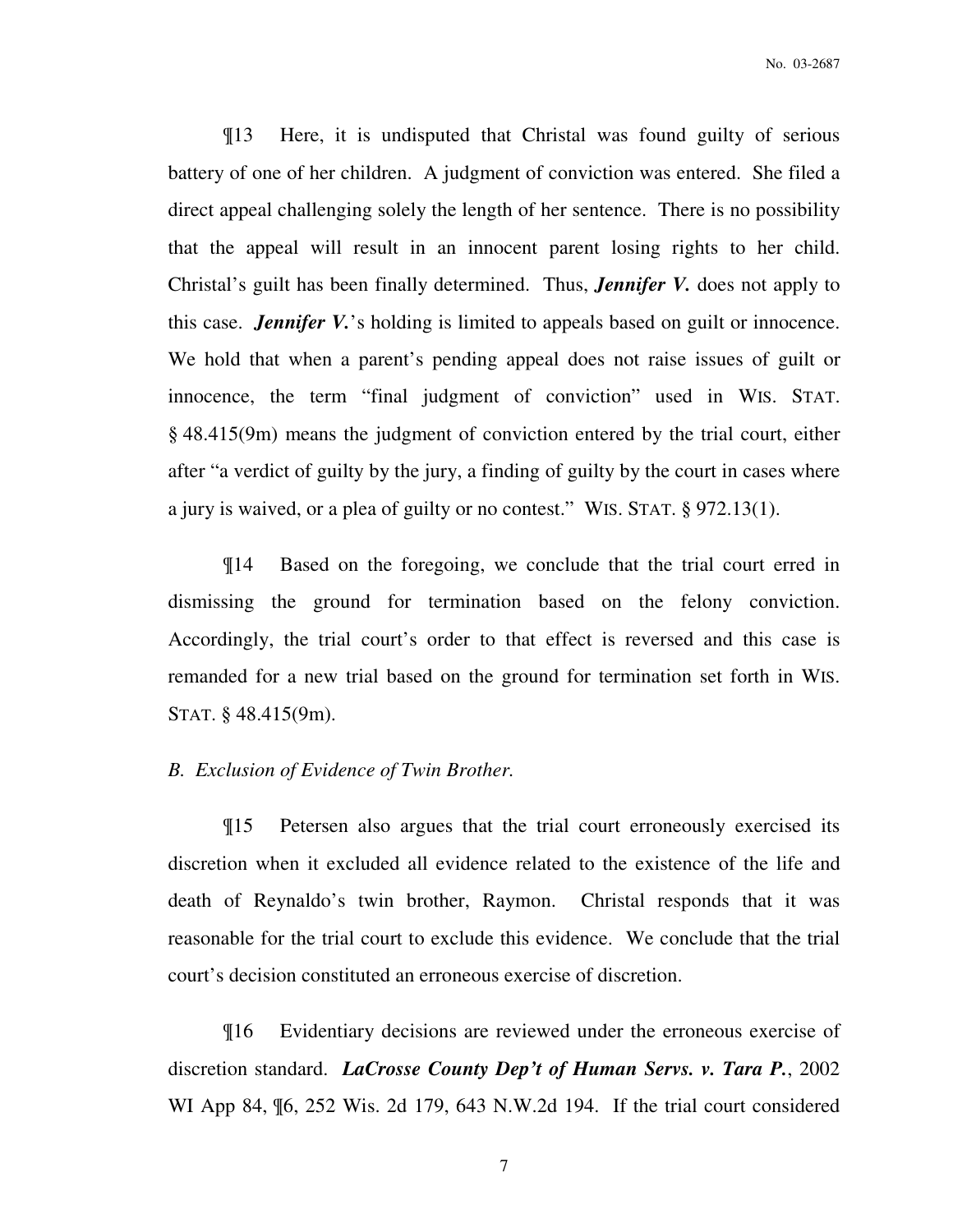the pertinent facts, applied the correct law and used a rational process to reach a reasonable determination, we will uphold its ruling. *Id.*

¶17 Here, the trial court agreed that the evidence of the existence and death of Raymon was relevant to the failure to assume parental responsibility ground for termination found in WIS. STAT. § 48.415(6), which provides:

> FAILURE TO ASSUME PARENTAL RESPONSIBILITY (a) Failure to assume parental responsibility, which shall be established by proving that the parent or the person or persons who may be the parent of the child have never had a substantial parental relationship with the child.

> (b) In this subsection, "substantial parental relationship" means the acceptance and exercise of significant responsibility for the daily supervision, education, protection and care of the child. In evaluating whether the person has had a substantial parental relationship with the child, the court may consider such factors, including, but not limited to, whether the person has ever expressed concern for or interest in the support, care or well-being of the child, whether the person has neglected or refused to provide care or support for the child and whether, with respect to a person who is or may be the father of the child, the person has ever expressed concern for or interest in the support, care or well-being of the mother during her pregnancy.

¶18 The trial court excluded the evidence because it found that the probative value of the evidence of Raymon's death was substantially outweighed by the likelihood of unfair prejudice. The trial court did state that this evidence would be admissible if "the story was incomplete without Raymon," thereby causing a gap which would leave the jury confused.

¶19 We conclude that the story is incomplete without the evidence related to Raymon. Reynaldo was the second baby thrown. The facts demonstrate that Christal first threw Raymon and then buckled Raymon into his car seat. She then picked Reynaldo up and threw him toward his car seat. Because the trial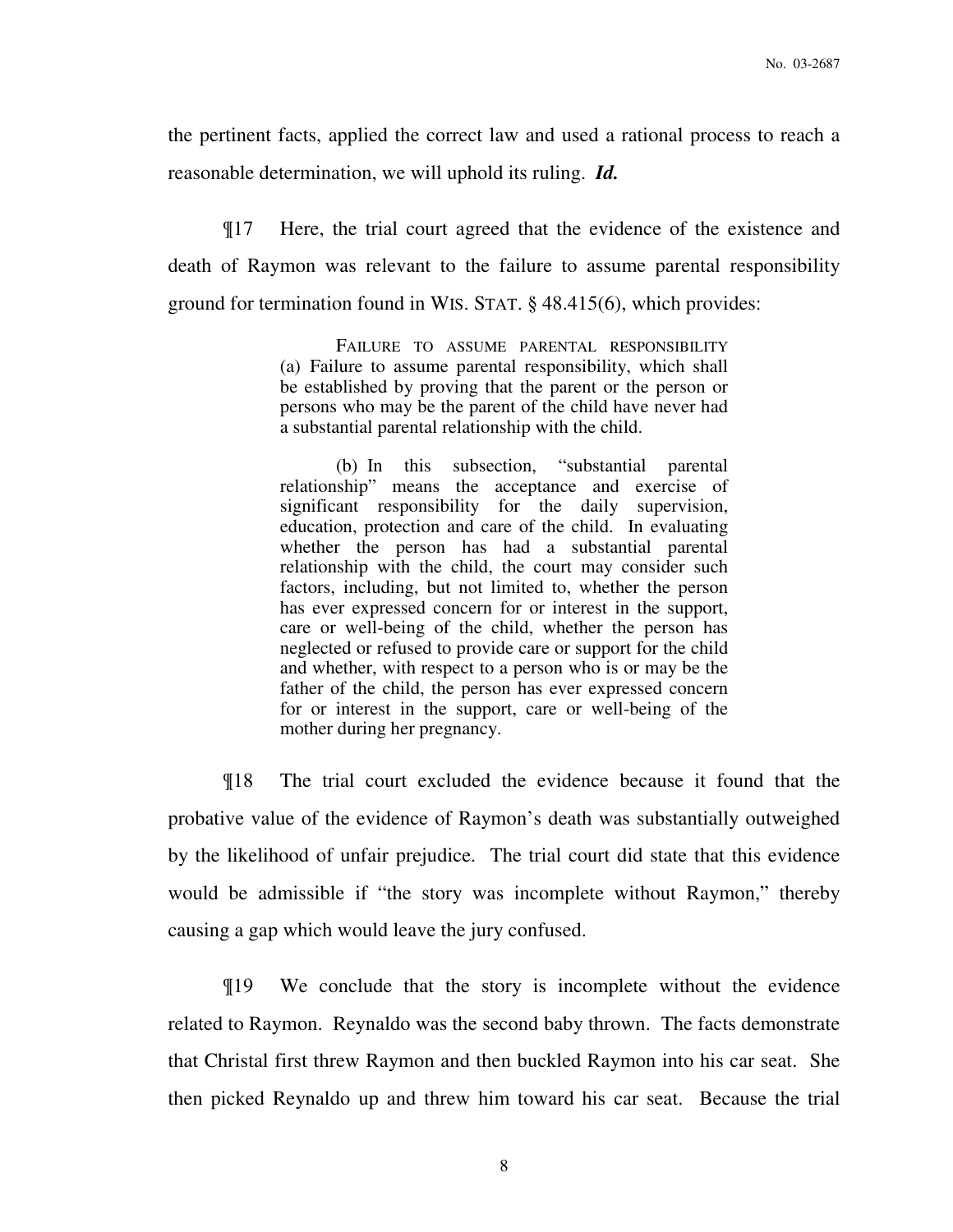court excluded all evidence of Raymon, Christal's counsel was able to present disingenuous arguments to the jury, including the argument that what occurred to Reynaldo was the result of a "split second of bad judgment." In reality, Christal had a chance to reconsider her behavior before throwing the second baby.

¶20 Further, prior convictions of a parent are not so prejudicial as to outweigh their probative value where the information would lead the jury to an understanding of why children are removed from the parent's home. *State v. Quinsanna D.*, 2002 WI App 318,  $[20, 259$  Wis. 2d 429, 655 N.W.2d 752. In *Quinsanna*, we ruled that evidence of the mother's drug convictions could be admitted into evidence because they related to the reason her children were removed from her home. *Id.*, ¶20. Likewise, Christal's conviction for the death of Reynaldo's twin brother is relevant to whether she provided for the care and well being of the surviving twin.

¶21 Excluding Raymon's existence and death prevented the jury from hearing the complete story. It also resulted in having to redact large portions of documentary evidence, including police and medical reports, to erase any mention of Raymon. The facts of the case had to be altered, resulting in false testimony presented to the jury—one officer had to testify that certain acts Christal did to Raymon were actually done to Reynaldo. Christal was able to testify as to her difficulties during pregnancy, but the jury could not be told that the difficult conditions were typical of multiple birth pregnancies. Christal was allowed to tell the jury that she provided a bassinet for Reynaldo as evidence that she was taking care of his needs. However, the jury could not be told that the single bassinet served as a bed for both twins to share.